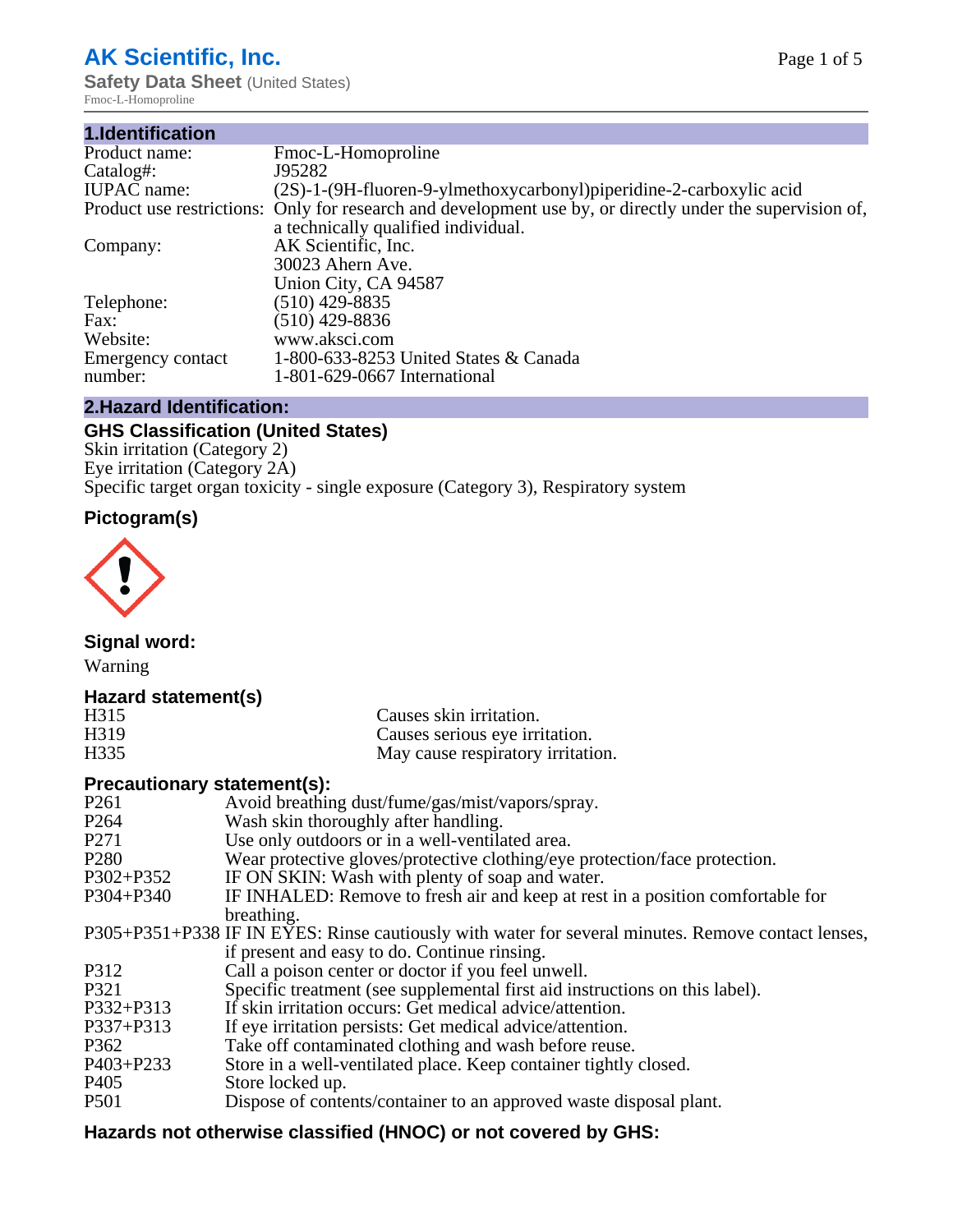#### None

#### **3.Composition/Information on Ingredients**

Purity:<br>EC:

Synonyms: Not available. CAS#: 86069-86-5<br>Purity: 95% 95% Not available.

## **4. First Aid Measures**

**General Information:** Immediately remove any clothing contaminated by the product. Move out of dangerous area. Consult a physician and show this safety data sheet.

**Inhalation:** Move person to fresh air. If not breathing, give artificial respiration. If breathing is difficult, give oxygen. Obtain medical aid.

**Skin contact:** Immediately flush skin with running water for at least 15 minutes while removing contaminated clothing and shoes. Wash clothing before reuse. Obtain medical aid immediately. **Eye contact:** Immediately flush open eyes with running water for at least 15 minutes. Obtain medical aid immediately.

**Ingestion:** Do NOT induce vomiting without medical advice. Rinse mouth with water. Never administer anything by mouth to an unconscious person. Obtain medical aid immediately.

**Most important symptoms and effects, both acute and delayed:** No further information available. Please see sections 2 and 11.

**Indication of any immediate medical attention and special treatment needed:** No further information available.

## **5. Fire Fighting Measures**

**Suitable extinguishing media:** Use water spray, dry chemical, carbon dioxide, or chemical foam. **Specific hazards arising from the chemical:** Carbon oxides, Nitrogen oxides.

**Advice for firefighters:** As in any fire, wear a NIOSH-approved or equivalent, pressure-demand, self-contained breathing apparatus and full protective gear. During a fire, irritating and highly toxic gases may be generated by thermal decomposition or combustion.

## **6. Accidental Release Measures**

**Personal precautions, protective equipment and emergency procedures:** Wear protective equipment and keep unprotected personnel away. Ensure adequate ventilation. Remove all sources of ignition. Prevent further leak or spill if safe to do so. For personal protective equipment, please refer to section 8.

**Environmental precautions:** Do not let product enter drains, other waterways, or soil.

**Methods and materials for containment and cleaning up:** Prevent further leak or spill if safe to do so. Vacuum, sweep up, or absorb with inert material and place into a suitable disposal container. Consult local regulations for disposal. See section 13 for further disposal information.

## **7. Handling and Storage**

**Precautions for safe handling:** Avoid contact with skin, eyes, and personal clothing. Wash hands thoroughly after handling. Avoid breathing fumes. Use only with adequate ventilation. Wear suitable protective clothing, gloves, and eye/face protection. Keep away from sources of ignition. Minimize dust generation and accumulation. Keep container tightly closed. Open and handle container with care. Do not eat, drink, or smoke while handling.

**Conditions for safe storage, including any incompatibilities:** Store in a tightly-closed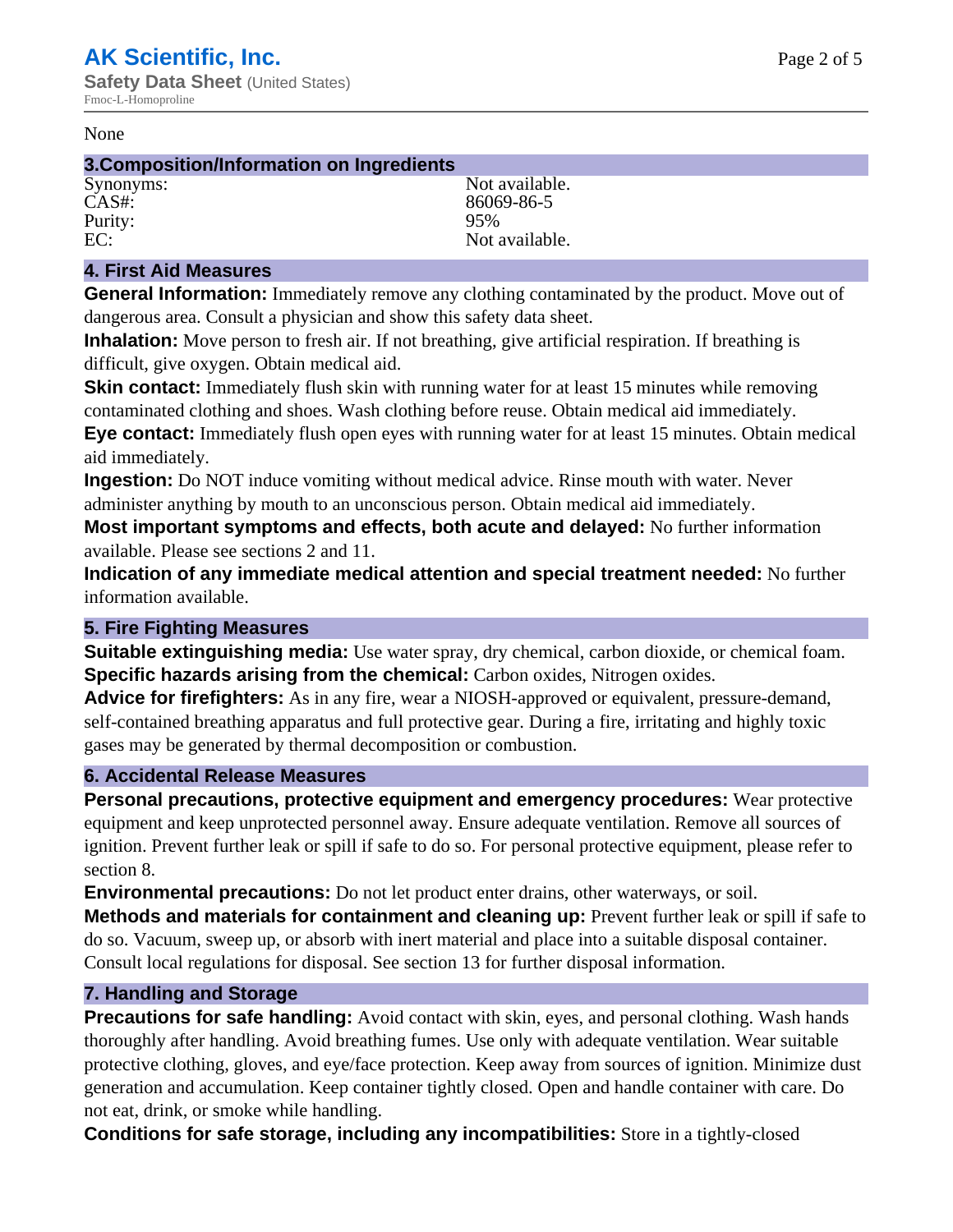container when not in use. Store in a cool, dry, well-ventilated area away from incompatible substances. Keep away from sources of ignition. ,Store long-term at 2-8°C.

## **8. Exposure Controls/Personal Protection**

#### **Exposure limits:**

| <b>OSHA PEL:</b>  | Not available. |
|-------------------|----------------|
| NIOSH REL:        | Not available. |
| <b>ACGIH TLV:</b> | Not available. |

**Appropriate engineering controls:** Avoid contact with skin, eyes, and clothing. Wash hands before breaks and immediately after handling the product. Facilities storing or utilizing this material should be equipped with an eyewash fountain. Use adequate general and local exhaust ventilation to keep airborne concentrations low.

#### **Personal protection**

| Eyes:        | Based on an evaluation of the eye or face hazards present, wear chemical splash-resistant<br>safety glasses or goggles with side protection. A face shield may be appropriate in some |
|--------------|---------------------------------------------------------------------------------------------------------------------------------------------------------------------------------------|
|              | workplaces. Use eyewear tested and approved under appropriate government standards<br>such as OSHA 29 CFR 1910.133 or EU EN166.                                                       |
| Hands:       | Wear gloves selected based on an evaluation of the possible hazards to hands and skin,                                                                                                |
|              | the duration of use, the physical conditions of the workplace, and the chemical resistance                                                                                            |
|              | and physical properties of the glove material.                                                                                                                                        |
|              | Skin and body: Protective clothing must be selected based on the hazards present in the workplace, the                                                                                |
|              | physical environment, the duration of exposure, and other factors. No fabric can provide                                                                                              |
|              | protection against all potential hazards; therefore it is important to select the appropriate                                                                                         |
|              | protective clothing for each specific hazard. At the minimum, wear a laboratory coat and                                                                                              |
|              | close-toed footwear.                                                                                                                                                                  |
| Respiratory: | Respirators are not a substitute for accepted engineering control measures such as<br>enclosure or confinement of the operation, general and local ventilation, and substitution      |
|              | of less toxic materials. When respiratory personal protective equipment is appropriate                                                                                                |
|              | based on an assessment of respiratory hazards in the workplace, use a NIOSH- or                                                                                                       |
|              | CEN-certified respirator.                                                                                                                                                             |

| 9. Physical and Chemical Properties |                       |
|-------------------------------------|-----------------------|
| <b>Physical State:</b>              | White to Tan powder   |
| Molecular Formula:                  | C21H21NO4             |
| Molecular Weight:                   | 351.4                 |
| Odor:                               | Not available.        |
| pH:                                 | Not available.        |
| <b>Boiling Point Range:</b>         | Not available.        |
| Freezing/Melting Point:             | 153-158 °C            |
| <b>Flash Point:</b>                 | Not available.        |
| <b>Evaporation Rate:</b>            | Not available.        |
| Flammability(solid,gas):            | Please see section 2. |
| <b>Explosive limits:</b>            | Not available.        |
| Vapor Pressure:                     | Not available.        |
| Vapor Density:                      | Not available.        |
| Solubility:                         | Not available.        |
| <b>Relative Density:</b>            | Not available.        |
| Refractive Index:                   | Not available.        |
| Volatility:                         | Not available.        |
| <b>Auto-ignition Temperature:</b>   | Not available.        |
| <b>Decomposition Temperature:</b>   | Not available.        |
| <b>Partition Coefficient:</b>       | Not available.        |

#### **10. Stability and Reactivity**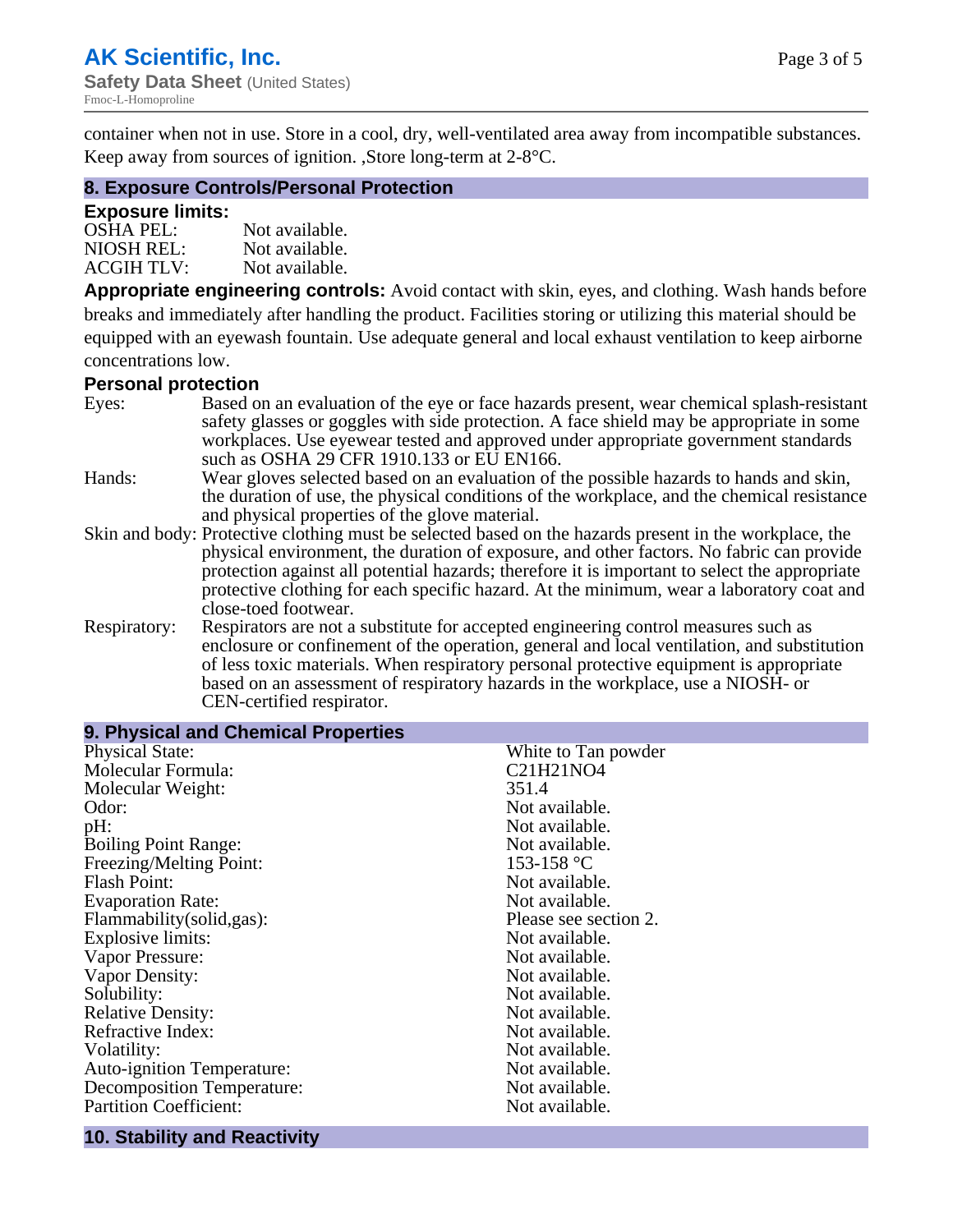| Reactivity:                         | Not available.                                       |
|-------------------------------------|------------------------------------------------------|
| Chemical stability:                 | Stable under recommended temperatures and pressures. |
| Possibility of hazardous reactions: | Not available.                                       |
| Conditions to avoid:                | Dust generation.                                     |
| Incompatible materials:             | Strong oxidizing agents.                             |
| Hazardous decomposition products:   | Carbon oxides, Nitrogen oxides.                      |
|                                     |                                                      |

# **11. Toxicological Information**

| RTECS#                                         | Not available.                                      |
|------------------------------------------------|-----------------------------------------------------|
| Acute toxicity:                                | Not available.                                      |
| Routes of exposure:                            | Inhalation, eye contact, skin contact, ingestion.   |
| Symptoms related to the physical, chemical and | Skin contact may result in inflammation             |
| toxicological characteristics:                 | characterized by itching, scaling, reddening,       |
|                                                | blistering, pain or dryness. Eye contact may result |
|                                                | in redness, pain or severe eye damage. Inhalation   |
|                                                | may cause irritation of the lungs and respiratory   |
|                                                | system. Overexposure may result in serious illness  |

or death.

# **Carcinogenicity**

| IARC: | Not classified.                                                                                       |
|-------|-------------------------------------------------------------------------------------------------------|
| NTP:  | Not listed.                                                                                           |
| OSHA: | Not listed.                                                                                           |
|       | Acute toxic effects: Inflammation of the eye is characterized by redness, watering, and itching. Skin |
|       | inflammation is characterized by itching, scaling, reddening, or, occasionally,                       |
|       | blistering.                                                                                           |

| <b>12. Ecological Information</b> |                |  |
|-----------------------------------|----------------|--|
| Ecotoxicity:                      | Not available. |  |
| Persistence and degradability:    | Not available. |  |
| Bioaccumulative potential:        | Not available. |  |
| Mobility in soil:                 | Not available. |  |
| Other adverse effects:            | Not available. |  |

## **13. Disposal Considerations**

| Disposal of waste: | Chemical waste generators must determine whether a discarded chemical is       |
|--------------------|--------------------------------------------------------------------------------|
|                    | classified as hazardous waste. US EPA guidelines for the classification        |
|                    | determination are listed in 40 CFR 261.3. Additionally, waste generators must  |
|                    | consult state and local hazardous waste regulations to ensure complete and     |
|                    | accurate classification. Observe all federal, state and local regulations when |
|                    | disposing of the substance.                                                    |
| $\mathbf{r}$ .     |                                                                                |

Disposal of packaging: Do not reuse containers. Dispose of as unused product.

| <b>14. Transportation Information</b> |                                                                         |
|---------------------------------------|-------------------------------------------------------------------------|
| <b>DOT (United States)</b>            |                                                                         |
| UN number:                            | Not hazmat                                                              |
| Proper shipping name:                 | Not available.                                                          |
| Transport hazard class:               | Not available.                                                          |
| Packing group:                        | Not available.                                                          |
| <b>IATA</b>                           |                                                                         |
| UN Number:                            | <b>UN3077</b>                                                           |
| Proper shipping name:                 | Environmentally hazardous substance, solid, n.o.s. (Fmoc-L-Homoproline) |
| Transport hazard class:               | 9; Miscellaneous                                                        |
| Packing group:                        | Ш                                                                       |
|                                       |                                                                         |